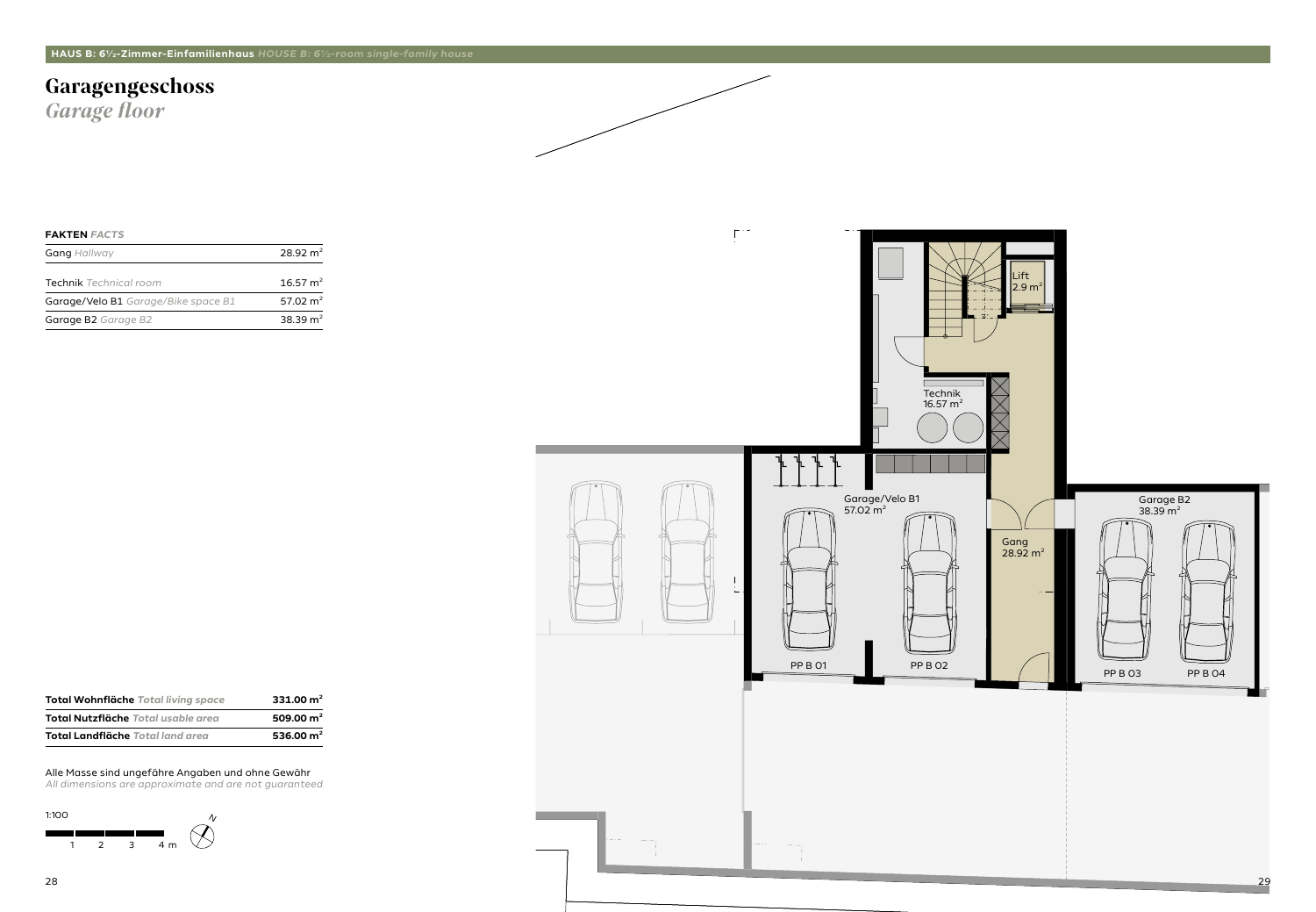### **Untergeschoss**

*Basement*

#### **FAKTEN** *FACTS*

| <b>Gang Hallway</b>                     | $7.42 \text{ m}^2$  |
|-----------------------------------------|---------------------|
| <b>Fitness/Sauna</b> Fitness area/sauna | 32.18 $m2$          |
| Du/WC Shower/toilet                     | 4.70 $m2$           |
| Weinkeller Wine cellar                  | $11.11 \text{ m}^2$ |
| Keller Cellar                           | 13.87 $m2$          |
| Waschen/Trocknen Laundry/drying         | $24.36 \text{ m}^2$ |
| <b>Technik Pool Pool tech</b>           | 5.43 $m2$           |
|                                         |                     |

1:100  $\gamma$  $\bigotimes$ a kacamatan ing Kabupatèn Kabupatèn 1 2 3 4 m





#### Alle Masse sind ungefähre Angaben und ohne Gewähr

| <b>Total Wohnfläche</b> Total living space | 331.00 $m2$ |
|--------------------------------------------|-------------|
| <b>Total Nutzfläche</b> Total usable area  | 509.00 $m2$ |
| <b>Total Landfläche</b> Total land area    | 536.00 $m2$ |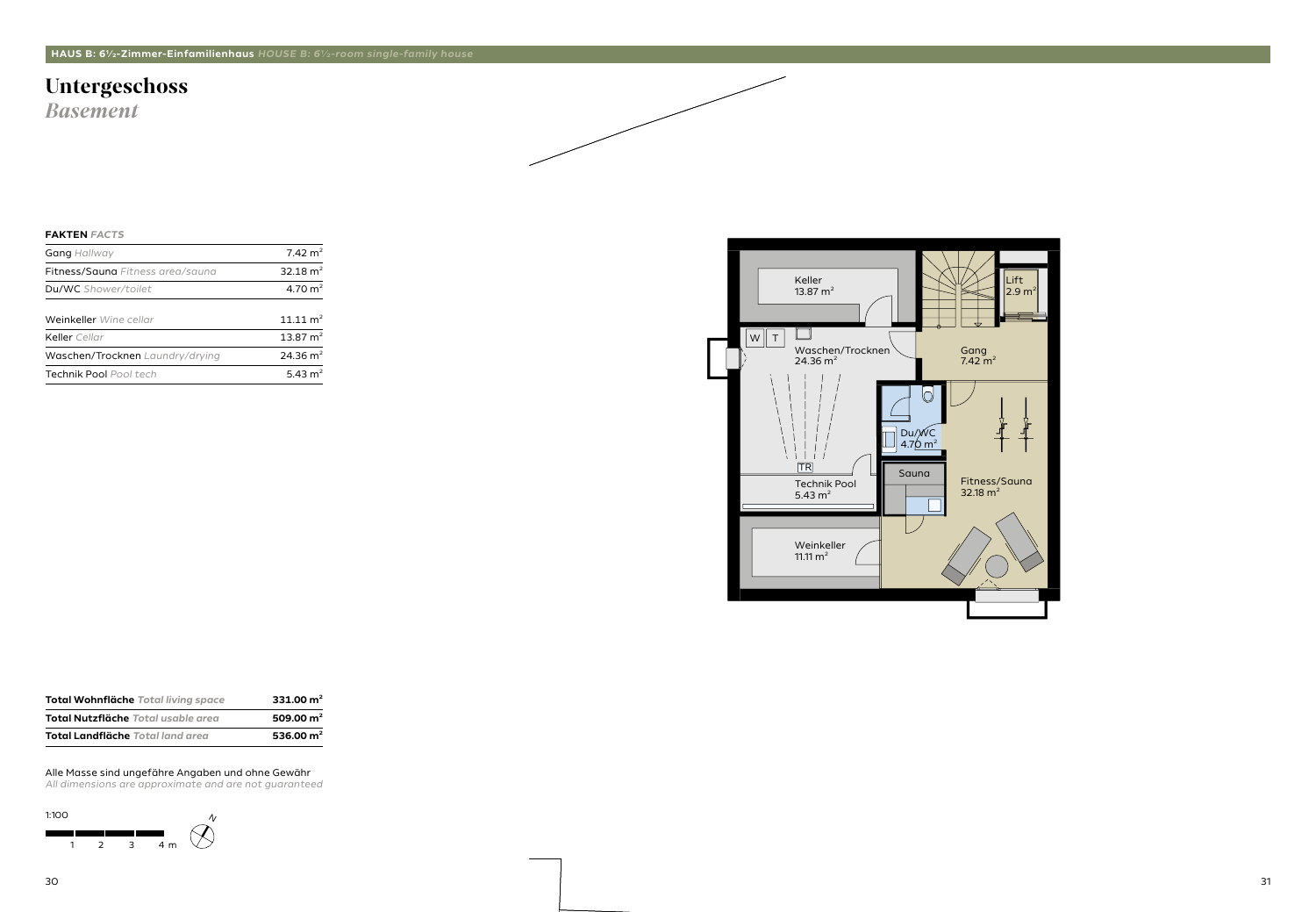## **Gartengeschoss**

*Garden level*

#### **FAKTEN** *FACTS*

| <b>Entrée</b> Entrée                                              | $10.57 \text{ m}^2$ |
|-------------------------------------------------------------------|---------------------|
| Du/WC Shower/toilet                                               | 4.88 $m2$           |
| <b>Zimmer</b> Room                                                | 14.60 $m2$          |
| Wohnen/Essen Living/dining                                        | 45.40 $m2$          |
| Küche Kitchen                                                     | 14.21 $m2$          |
| <b>Reduit</b> Storage                                             | 3.83 $m2$           |
| Wintergarten unbeheizt Conservatory unheated 17.44 m <sup>2</sup> |                     |
| <b>Sitzplatz</b> Seating                                          | 99.45 $m2$          |
| Pool Pool                                                         | $27.39 \text{ m}^2$ |
| Gartengeräte Garden tools                                         | 11.55 $m2$          |

![](_page_2_Figure_8.jpeg)

#### Alle Masse sind ungefähre Angaben und ohne Gewähr

![](_page_2_Figure_9.jpeg)

| <b>Total Wohnfläche Total living space</b> | 331.00 $m2$ |
|--------------------------------------------|-------------|
| <b>Total Nutzfläche</b> Total usable area  | 509.00 $m2$ |
| <b>Total Landfläche</b> Total land area    | 536.00 $m2$ |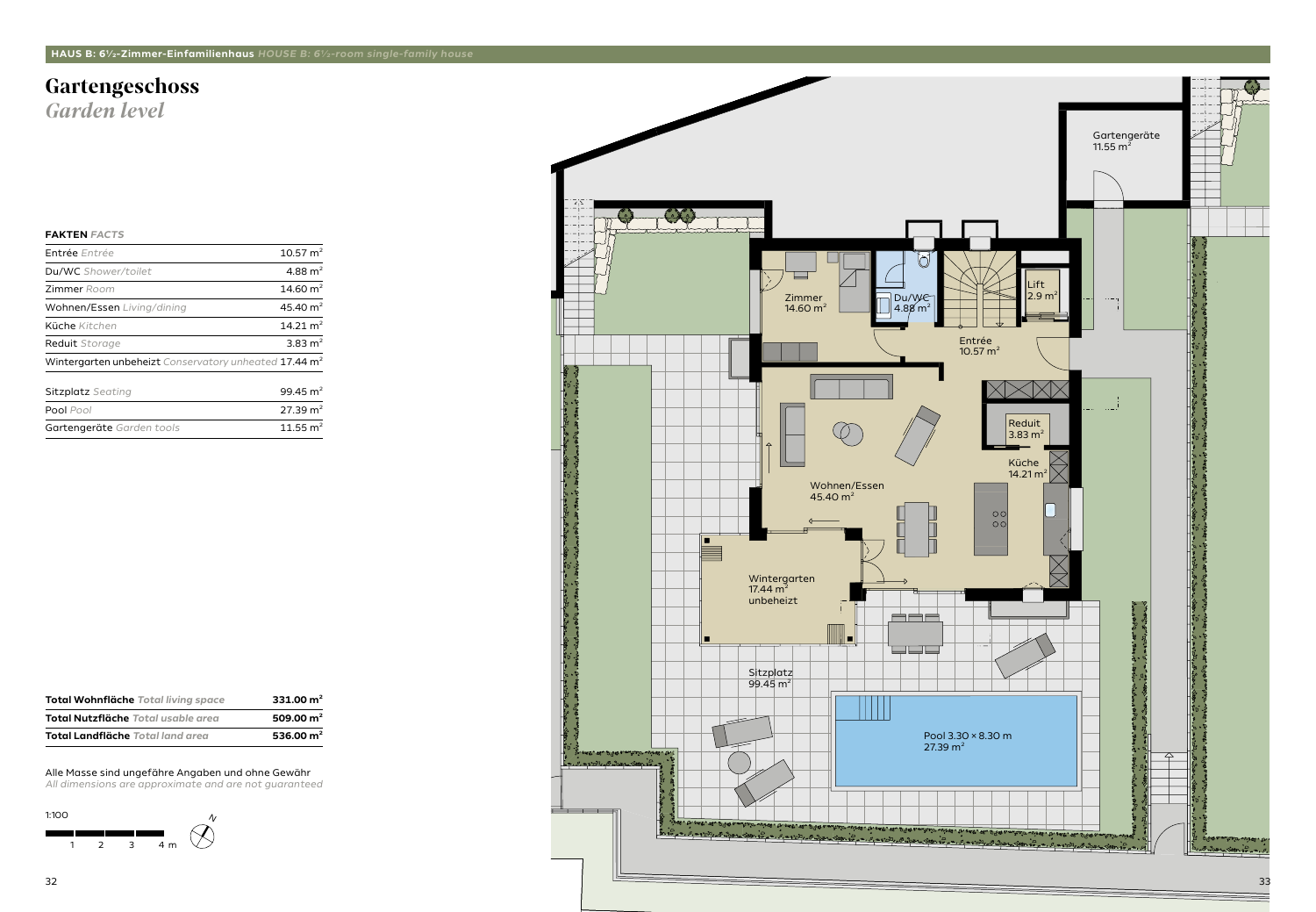# **Obergeschoss**

*Upstairs*

#### **FAKTEN** *FACTS*

| <b>Gang Hallway</b>                               | 8.90 $m2$           |
|---------------------------------------------------|---------------------|
| Du/WC Shower/toilet                               | 6.35 $m2$           |
| <b>Zimmer 1</b> Room 1                            | 16.91 $m2$          |
| <b>Zimmer 2</b> Room 2                            | 16.30 $m2$          |
| <b>Eltern/Ankleide</b> Main bedroom/dressing room | 32.90 $m2$          |
| <b>Bad/Du/WC</b> Bath/shower/toilet               | $10.68 \text{ m}^2$ |
| <b>Balkon</b> Balcony                             | 12.92 $m2$          |
| <b>Sitzplatz</b> Seating                          | 10.95 $m2$          |

![](_page_3_Figure_8.jpeg)

#### Alle Masse sind ungefähre Angaben und ohne Gewähr

![](_page_3_Figure_9.jpeg)

| Total Wohnfläche Total living space       | 331.00 $m2$ |
|-------------------------------------------|-------------|
| <b>Total Nutzfläche</b> Total usable area | 509.00 $m2$ |
| <b>Total Landfläche</b> Total land area   | 536.00 $m2$ |